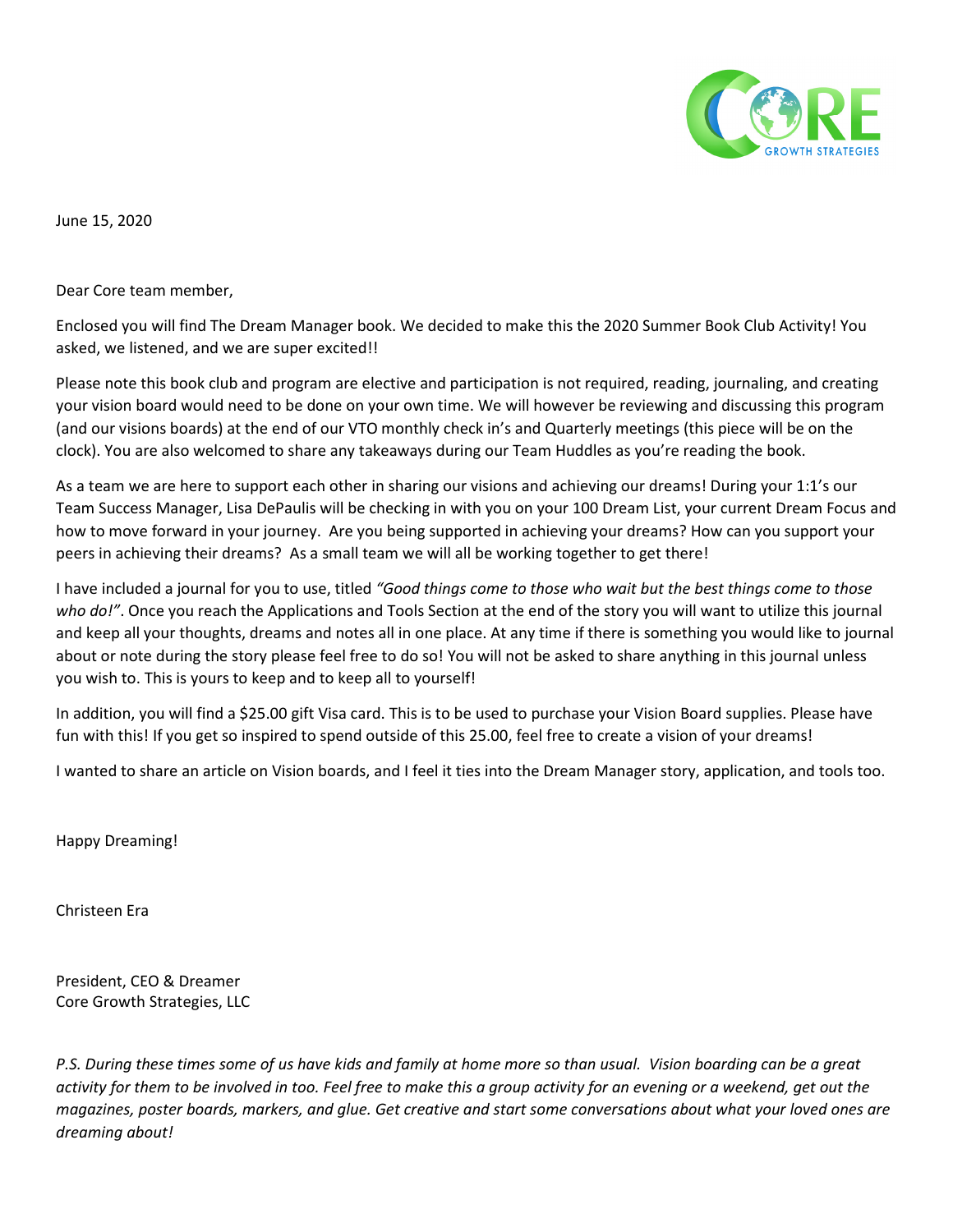# *The Reason Vision Boards Work and How to Make One*

By Elizabeth Rider

*If you think vision boards are bogus, then the joke's on you. They work, and there's actually a really simple explanation of why they work so well.* 

Creating a sacred space that displays what you want actually does bring it to life. What we focus on expands. When you create a vision board and place it in a space where you see it often, you essentially end up doing short visualization exercises throughout the day.

*Visualization is one of the most powerful mind exercises you can do.* According to the popular book The Secret, "The law of attraction is forming your entire life experience and it is doing that through your thoughts. When you are visualizing, you are emitting a powerful frequency out into the Universe."

Whether you believe that or not, we know that visualization works. Olympic athletes have been using it for decades to improve performance, and Psychology Today reported that the brain patterns activated when a weightlifter lifts heavy weights are also similarly activated when the lifter just imagined (visualized) lifting weights.

So, what's the big secret to creating a vision board that works? It's simple: *Your vision board should focus on how you want to feel*, not just on things that you want. Don't get me wrong, it's great to include the material stuff, too. However, the more your board focuses on how you want to feel, the more it will come to life.

Here's an example. I have a beautiful coaster from Dry bar on my vision board, not because I want to open my own blow dry bar, but because I love the feeling I get when I walk into one of Alli Webb's Dry bar establishments. I want my customers to feel those same happy vibes when they come across my brand, so on the board it went.

I added few trinkets, like a peacock feather and bookmark, that I picked up at retreats where I felt incredible energy and motivation around what I was learning. When I'm in my home office, I want to feel the same way I felt at those retreats.

A few inspirational notecards from my best friends and women I admire are on my board as well; I personally believe that their handwritten notes on the back infuse it with even more good vibes. Front and center is a card from Danielle LaPorte's Fire Starter Sessions that reminds me how I want to live.

I even have a few items from past events that I want to keep occurring each year, like a photo of my husband from a surf vacation and an invitation to an annual gala dinner for the top 25 sales people in my company. I want to continue to enjoy surf vacations with my husband and want to continue to be invited to this exclusive gala. I've been invited back to that gala each of the last three years, and not coincidentally, have had the previous year's invitation on my vision board for the last two (see, it works!).

A few quotes and reminders round out my board and I truly feel giddy every time I look at it. There is only one major rule to creating a vision board that works, and it's that *there aren't any rules.* You aren't going to mess it up, you can create your vision board on your own terms. Here are the answers to the most common questions people ask: